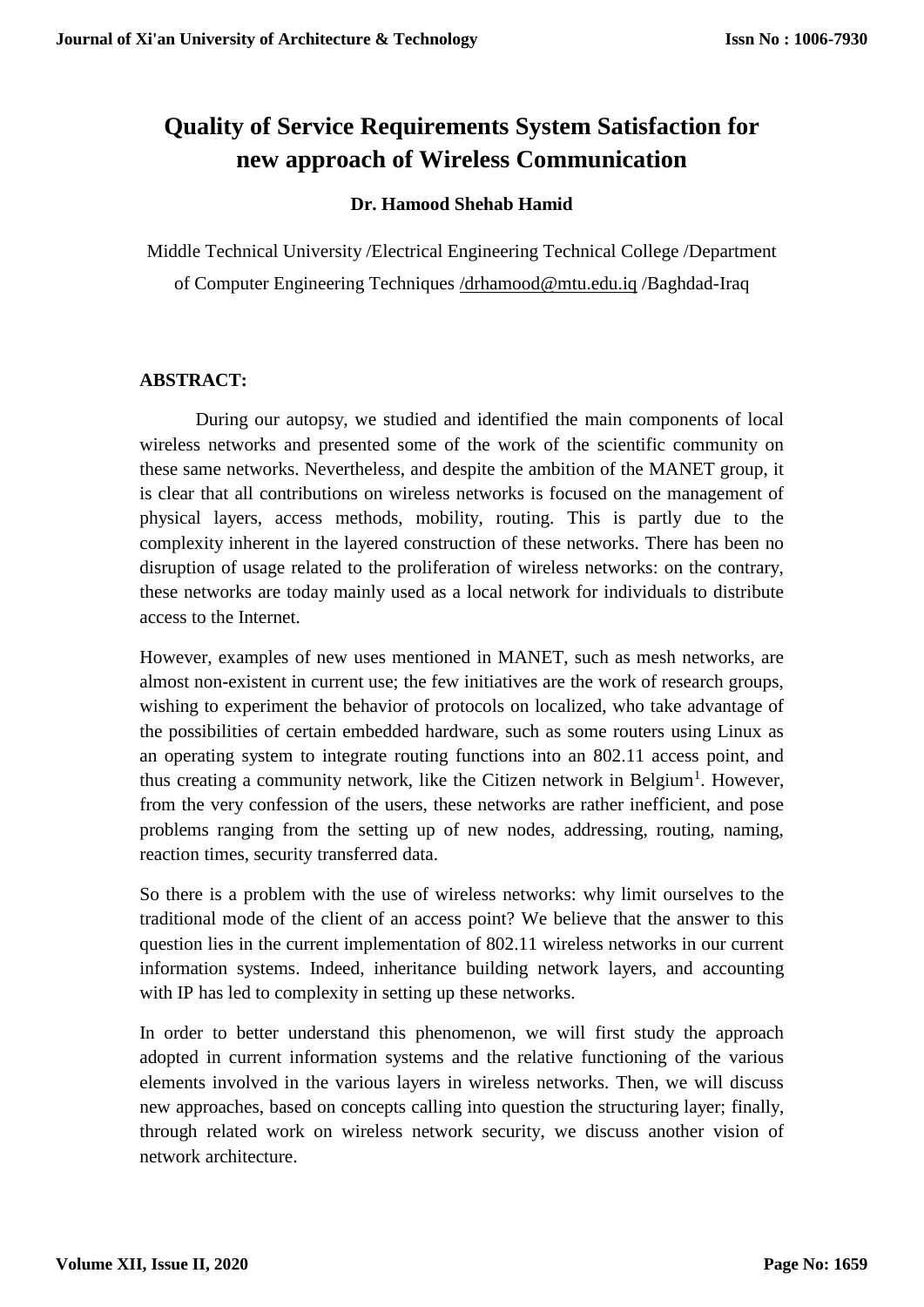# **1. Introduction**

## **1.1 Traditional approach in operating systems**

Operating systems more or less follow the layered model from the Internet. In order to monitor hardware evolutions while guaranteeing a stable set of programmatic interfaces (API), operating systems (or Operating System, OS) use various abstractions. The best known of these abstractions is that concerning network communication: This is the TCP / IP layer.

## **1.1.1 Layered operation**

The TCP / IP stack is articulated around 5 main layers (see Figure .1):

- An application layer, managed by the application programmer, considered as the end user from the point of view of the operating system;

- A host-to-host link layer: this is where the actual connections and the flow control are done, by protocols like TCP.

- An internet layer or interconnection: which defines the IP addresses, and where the routing of the IP packets is carried out?

- A network access layer, which provides a physical means, as well as a medium access technique for broadcasting packets from the Internet layer, and finally a link layer. It is an abstraction with respect to the physical principles and the method of access to it.

This stack is de facto the current organization of IP-based communication systems, theoretical models of the OSI type that have not received any implementations, except in the context of protocols implemented in telecom. The most well-known TCP / IP implementation, that of BSD, is found in various current operating systems: Windows, OSX, FreeBSD, that of Linux being on a very similar principle.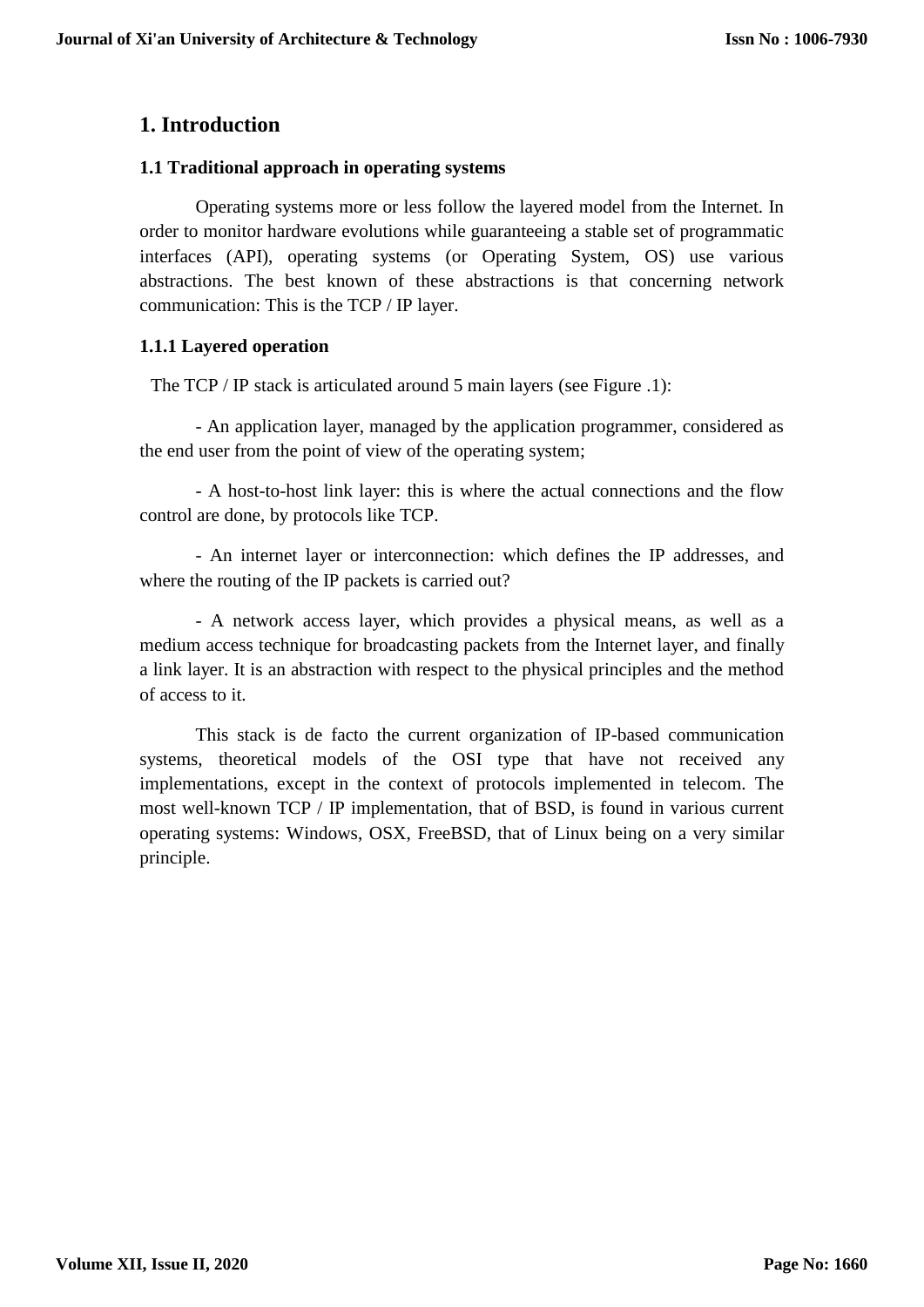

**Figure .1 Simplified TCP / IP Model.**

Operating systems are most often organized according to the hardware architecture on which they operate; these architectures present, for a large part, a domain segmentation (rings, or rings), which allows to introduce security within the operating system. This concept, introduced by Multicast, is still relevant in today's systems.

Therefore, the TCP / IP protocol stack is integrated in this type of security architecture: while the application layer is accessible by the users, the other layers, namely the network access, the interconnection and the link layer are executed in privileged kernel space. This security has consequences: any data exchange between the kernel and the user space can only be performed within a certain number of cycles, between 500 and 1000 cycles on average.

This particular architecture explains the slight modification of the protocol layers over the years: indeed, since the application layer is isolated in user space, new applications can be executed without calling into question the stability of the operating system; on the other hand, on most proprietary systems, it is impossible to program in kernel space; therefore, the architectural changes are isolated to the application space.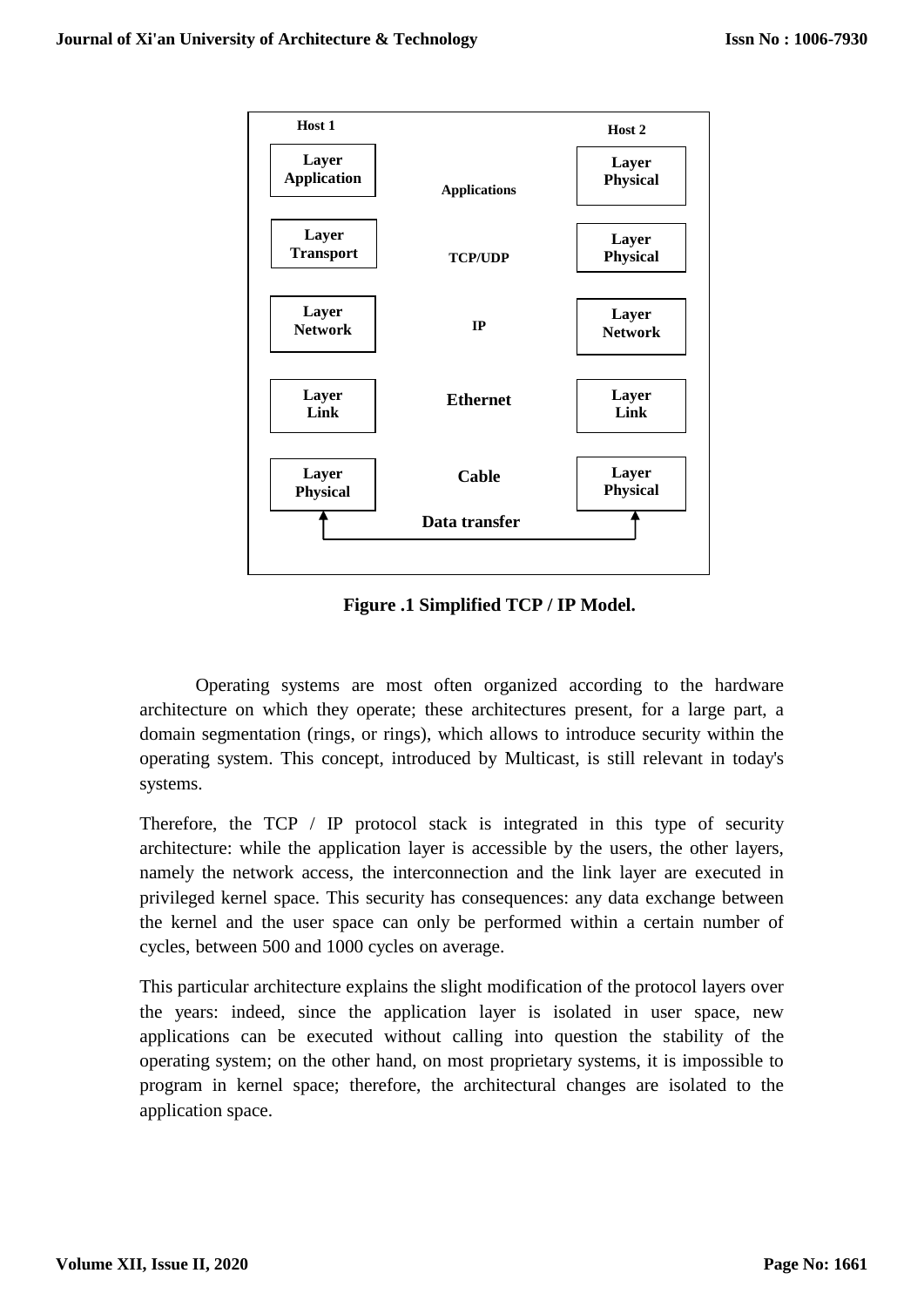However, the progress of open source operating systems such as FreeBSD or Linux has contributed to the improvement of the intermediate layers as the years go by: many works offer interesting prospects for evolution.

## **1.1.2 Physical layer and MAC layer**

According to the designers of Free BSD (see André Oppermann's technical publications), the designers have very little influence on the physical layers. As we have seen, the physical flows are improved by new modulations, or new physical transmission techniques (MIMO for example):

Most of these operations are entrusted to signal processing processors that perform the decoding functions. The bit streams obtained are stored in the buffers of the network card.

The MAC layer, for the same reasons, is not accessible from the operating system. MAC layer implementations are either hardware-based, with non-reprogrammable behavior, for example, cards that do not use firmware, such as Atheros cards that rely on an EEPROM; either in software form, in a firmware (or firmware) loaded by the operating system at the initialization of the card, as with Prism cards or Intel cards of the Centrino platform.

#### **1.1.3 802.11 protocol and data link layer**

On the other hand, the 802.11 protocol has meanwhile been the subject of a progressive arrival in the kernel space of the operating system; Initially, the first wireless cards were planned as an ad hoc replacement of Ethernet cards, like the first Waveland cards: the firmware of these first cards did much of the required work and provided the system with the first consolidated layer: the link layer (or data link layer).

The set of systems has more or less aligned with the format of an Ethernet frame. When a frame is received by the wireless card, it is transferred to the main memory of the system. At this point, the CPU is able to process this data. This process is called direct memory access (DMA) where the network card writes the received frame to a predetermined location in the main memory. This information flows through the PCI bus, which at the moment is not yet a bottleneck given the modulations offered by the 802.11 standard.

The package will be examined several times, including by each layer of the TCP / IP model. That is why modern operating systems use advanced caching techniques (Cache Prefetch) to place the packet in the cache as soon as it is received.

To reduce costs and memory requirements on wireless cards, vendors migrated 802.11 protocol management to the kernel, adding an additional layer to packet processing. While most of the drivers and operating systems exploit this kernel zone decoding, some drivers transfer the decoding to the user part, thereby multiplying the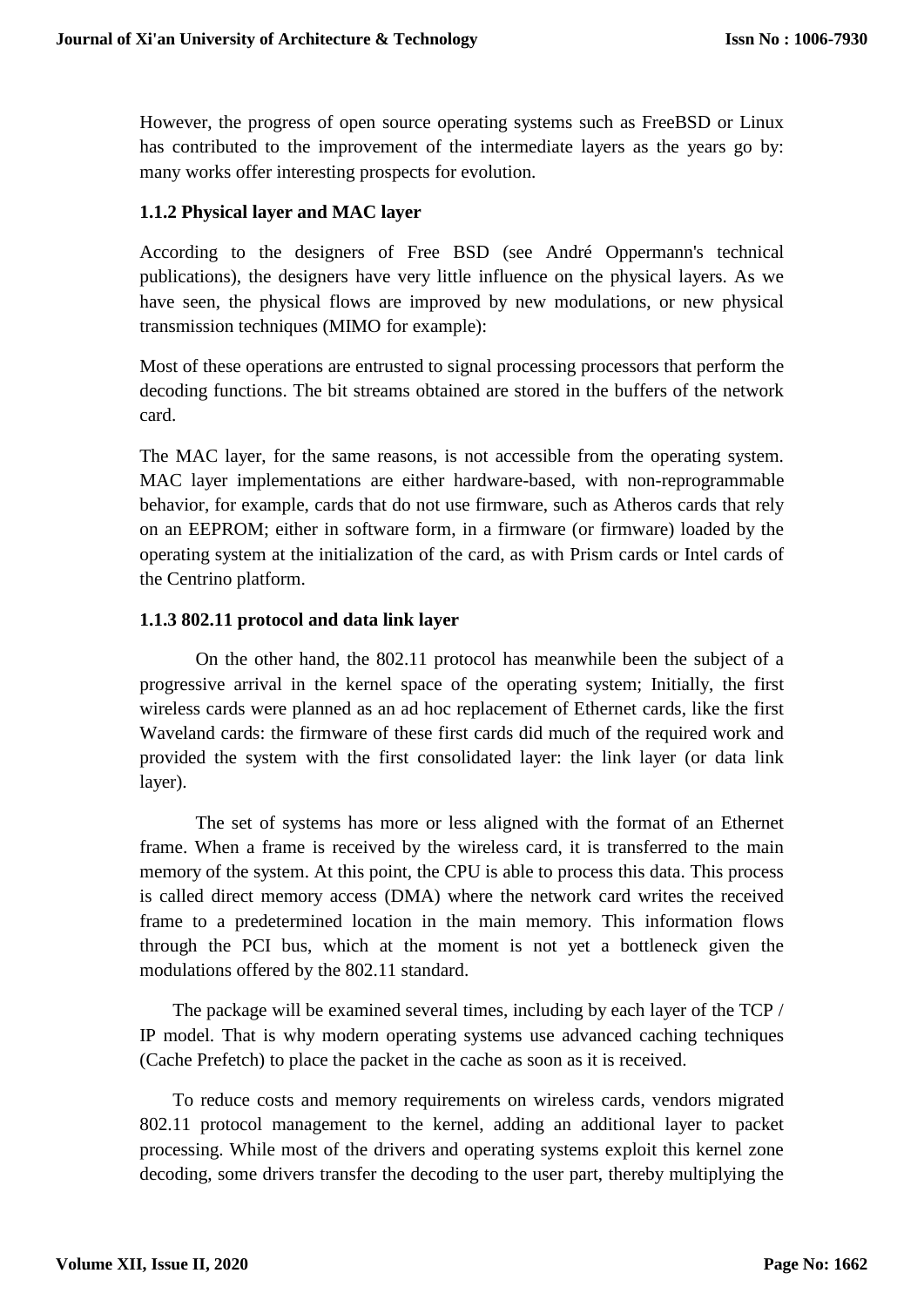memory exchanges between the user and kernel zones and thus slowing down the processing of the data. .

Thus, the card market has a great diversity but similar functions:

- Intel and Broadcom cards use programmable firmware and an open source driver; the state machine 802.11 being minimal and placed in a kernel module;

- adheres cards use an euro with a MAC layer with fixed behavior. Only certain aspects relating to parameters of certain amendments (like 802.11e) are adjustable. Most of the processing is done by a kernel module, both for packet processing and the 802.11 state machines; in particular, rate control is performed by the host system.

- The USB sticks use a firmware for the management of the MAC layer, then a driver with an 802.11 state machine.

Once the 802.11 decoding is done, the abstractions used for the Ethernet cards are reused: the kernel work can begin.

#### **1.1.4 IP layer**

The kernel performs checks on the integrity of the packet, then submits the destination of the host, or if it must be retransmitted according to a routing table; if the routing is inactive, an ICMP packet is sent signaling the failure.

The route of the routing table uses hashing techniques. Again, developers are trying to optimize performance by placing these tables in the cache. The management of the routing, that is to say, the addition, the suppression the modification of the rules is carried out by a routing daemon placed in user space. The reactivity of it is necessarily reduced.

The non-local packets are thus retransmitted according to a hash table, and then sent back to a network interface associated with the route, which may be the wireless card or a card. Therefore, the packet must be transferred to the card, causing access to the system memory by the network card. The local packets, when to them, are then associated with their respective transport layer.

#### **1.1.5 Transport layer**

Local packets are assigned to the socket dedicated to their protocol - TCP or UDP. The transport layer checks the integrity of the message and determines whether the receiving socket exists in the system. If it is not, an ICMP error message is returned to the source. For TCP packets, called segments at this point, the kernel needs to examine all active TCP sessions and listening sockets. Again, a hash table is used to retrieve the destination socket.

TCP manages the orderly arrival of packets and error handling. It therefore maintains a reassembly queue and uses TCP ACK packets to retransmit missing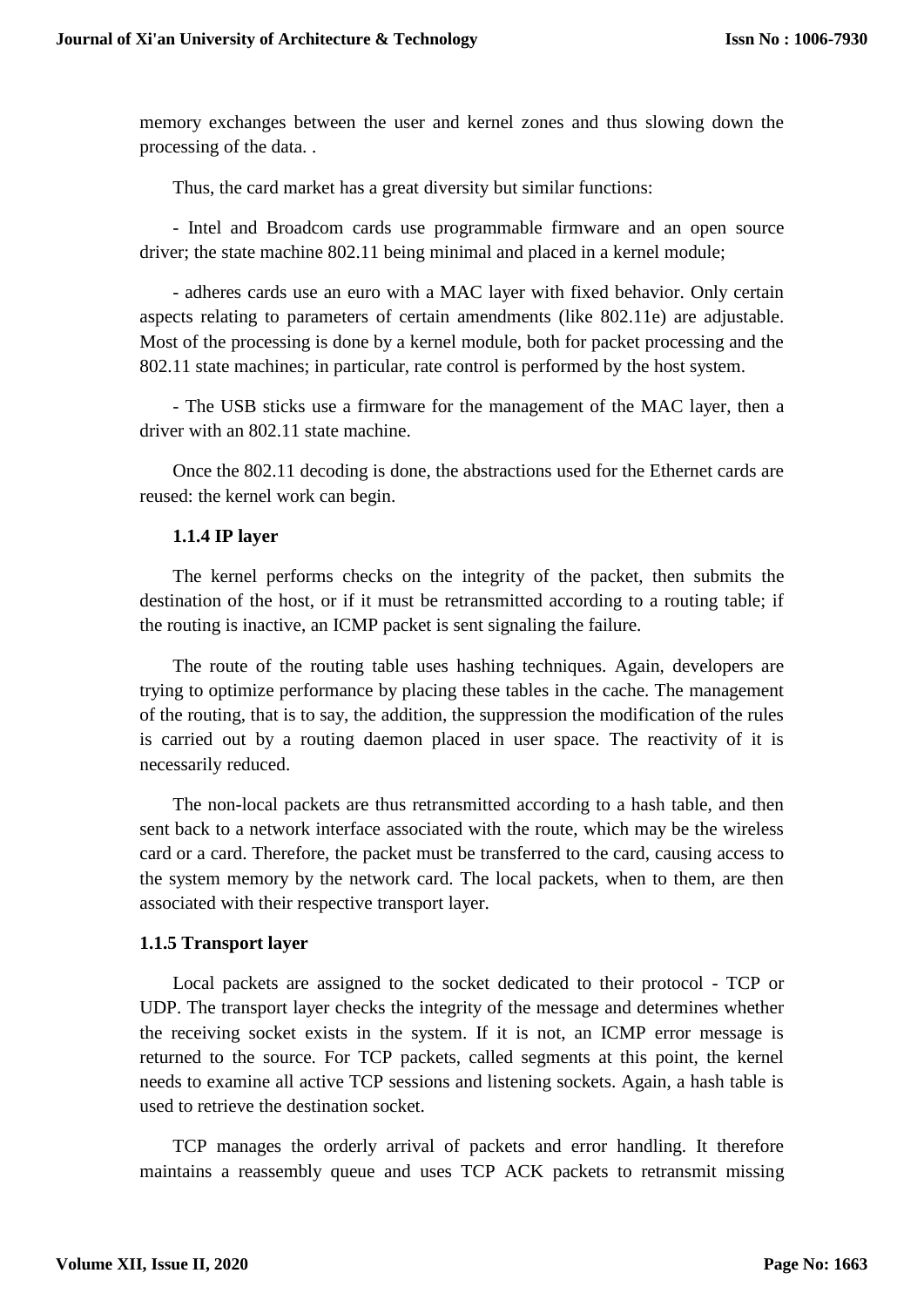packets or not. Linked lists are used, but new techniques appear and prefer the use of blocks to simplify the manipulation of segments.

Ethernet cards have introduced physical devices for the calculation and reassembly of segments (so-called "offload" techniques), but, from a system point of view, these techniques are too generic and call into question the network architecture too much. Current nuclei. To our knowledge, only wired Ethernet cards exploit these physical techniques. From then on, the packages are available for user space applications.

## **1.1.6 Application layer**

The main task is to transfer the data from the kernel space to the user space. The applications therefore use, depending on the transport layer, socket-type system calls, then listen, accept for TCP-based connections.

Depending on the degree of optimization, the application can use select or poll functions to check for the presence of data on a socket, and other mechanisms can be interesting in a massively multi-process application (such as Web server).

# **2. Challenge of layered architecture**

The layered system has enabled a formidable deployment of networked applications, as well as a strong competitive development of adapters. In fact, builders and application developers do not need to know each other's business. But, as we have seen, in a wireless networks perspective, these layers are considerably multiplied: appearance of the 802.11 protocol, various hardware integration solutions...

Therefore, for the new uses of wireless networks, this architecture appears inadequate for 3 essential reasons: first, the wireless links pose specific problems to this technology; secondly, the creation of links is opportunistic by radio communication; and finally, the communication on this medium is by definition very different.

First of all, the wireless link inherently creates new problems for protocol designers, as we studied in our 802.11 autopsy: the software package formed by the protocol stack does not allow the simplified resolution of these protocols. problems. The classic case of TCP is the perfect example: a physical error can cause the transport layer to react to a congestion problem that is not a problem.

On the other hand, wireless networks offer opportunities for opportunistic communication that cannot be used in traditional layered design. In particular, radio links vary over time, and this temporal adaptation can make the object of an adaptation of the transmission parameters, which we have seen, is little used in the implementations: the correcting codes used in the OFDM modulations are for example inaccessible to the MAC layer: the adaptation mechanisms that we We have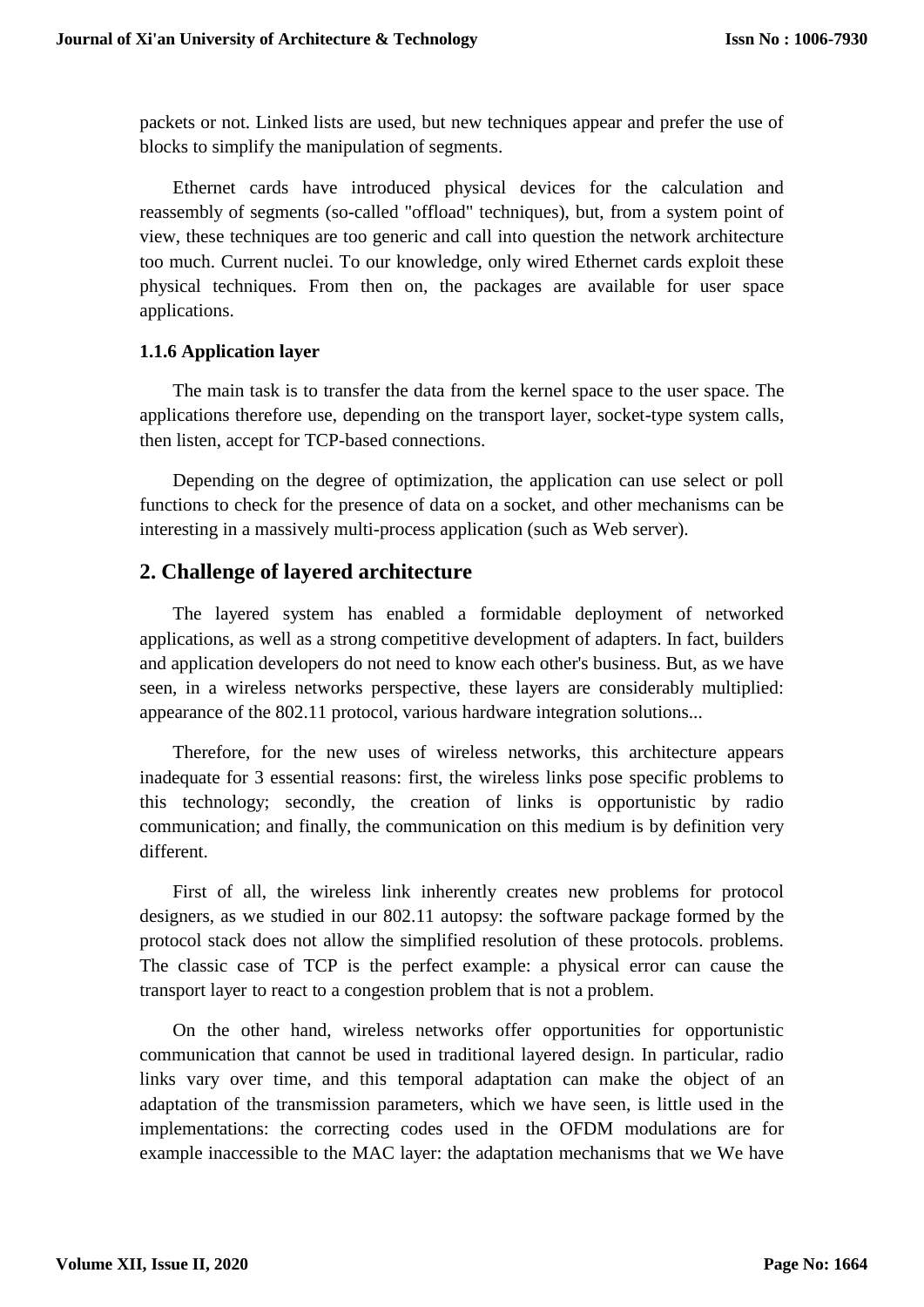mentioned that this is based on the packet error rate, and not on physical indices that would allow rapid adaptation to the medium.

Similarly, physical layers can offer simultaneous (in the statistical sense of the term) reception of several packets at the same time, and the very nature of radio broadcast is not used by the protocol layer (the first step of a packet). card being to identify if the package is intended for him or not). Therefore, the routing mechanisms proposed for example in MANET, even if they try to approach the reality of the medium by the use of suitable metrics for example, do not finally take into account the radio topology: the retransmission mechanisms do not take into account temporal variations of the channel, and therefore, between the reception and the retransmission of a packet, too many elements could fluctuate.

The optimizations proposed by the researchers, studied during our previous autopsies, represent localized violations of layer architectures. Since then, part of the community has explored the so-called inter-layer architecture track, aiming to overcome the layered model in the face of the challenges posed by wireless networks.

# **3. Inter-layer approaches: architectures and frameworks**

Several authors have proposed an inter-layered view of the network architecture. Two complementary contributions provide a comprehensive analysis of the possibilities and knowledge of an inter-layer architecture, both positive and negative aspects. In the first [88], the authors Kawadia and Kumar propose a precautionary approach to inter-layer architectures.

One of their main concerns is the design in spaghetti code: each optimization can be isolated and lead to non-reusability. Therefore, if wireless networks are to become innovative architectures, they must maintain strong founding principles, such as computer architectures, heir to the architecture of Von Neumann, which for example distinguishes well the memory, the control unit , arithmetic and logical units. Similarly, the authors cite the TCP / IP model as an example: as we have seen, layer separation was once essential for the large-scale development of network interconnection.

However, as noted above, the de facto layered model for wireless networks is not necessarily the most appropriate, especially because of the new paradigms of wireless communication.

The authors thus resume the basics of digital wireless communication. Thus, the construction of this communication is based on the theory developed by Shannon, according to which the sources can be decor related from the transmission channel without loss of optimality. There is therefore no point in making a source of bit stream adapted to a given channel. Therefore, a first architectural element appears: the wireless card can therefore perform optimal channel coding for a given transmission channel for a wide variety of sources (thus digital data).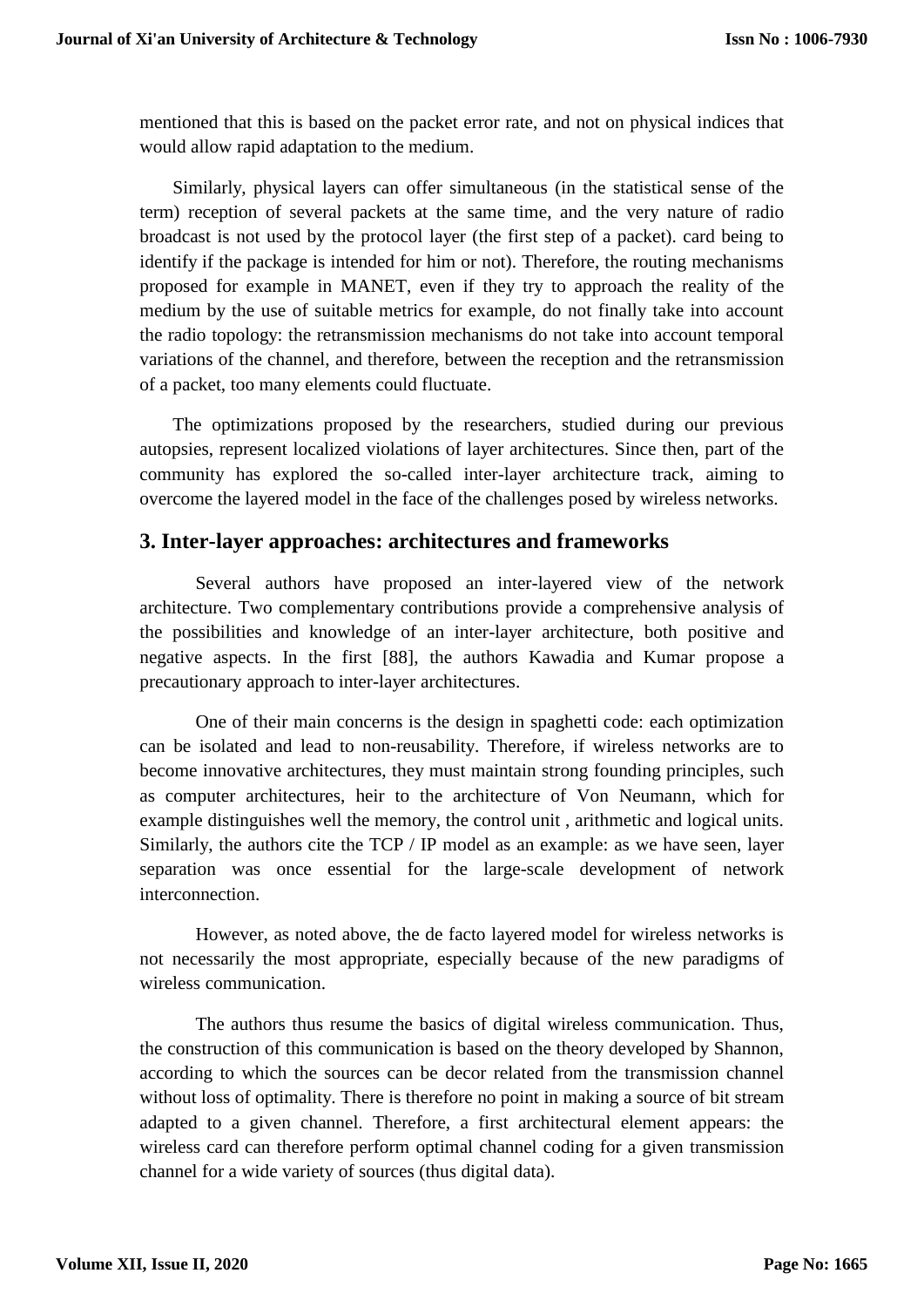The authors therefore claim that the problem of positronization of layers is elsewhere, and more precisely is at the level of data transfer. Shannon explains that the capacity of a channel is given by its signal-to-noise ratio. In wireless, several strategies for retransmission of data are possible: the notion of link does not exist: each node emits energy that is superimposed on others and is therefore simultaneously received by the recipients. Several types of cooperation are therefore possible: a group of nodes can cancel the interference of a given group for the benefit of a third party; or rather, it can relay the signal according to different strategies: amplify and retransmit, or decode and reissue. For the authors, the new vision is not a mechanical displacement of information, but rather an electronic transfer of it.

The authors therefore justify in this publication two fundamental elements of wireless networks:

- Multihopping is optimal for a given order of magnitude: in the framework of the traditional principle of decoding and retransmission, this operation is optimal when it is performed from node to node as long as the load of the nodes can be balanced by a multichannel routing.

- Other strategies are optimal if the attenuation conditions are low: the relaying with suppression of interference can be more interesting.

Therefore, these results are interesting. They justify at the architecture level the presence of the decoding / retransmission operation in the most common case. In addition, they also justify the need for path routing, and therefore the existence of this notion in wireless architectures. Finally, the existence of a transport protocol,

Permitting the establishment of a point-to-point pipe is therefore justified. The authors find much of the current principles of networks and therefore by extension of current wireless networks. However, their approach shows that any inter-layer optimization approach can only result in bandwidth optimization, and not infinite improvement even in networks with large numbers of nodes.

The consequences of the first conclusions of this publication are interesting: we should not expect wireless networks a fundamental increment of the network capacity by the presence of multiple nodes; at best, one can, through the use of inter-layer techniques, see an optimization of the network capacity used and approach the theoretical maximum capacity. We must therefore leave the paradigm of wired networks introduced by Ethernet: the addition of a switch increasing the capacity of the networks must therefore disappear in the minds of the designers of wireless networks. The addition of new nodes does not result in an increase in bandwidth, but rather in an increase in connectivity and the effectiveness of this connectivity can only be improved by the use of inter-layer system.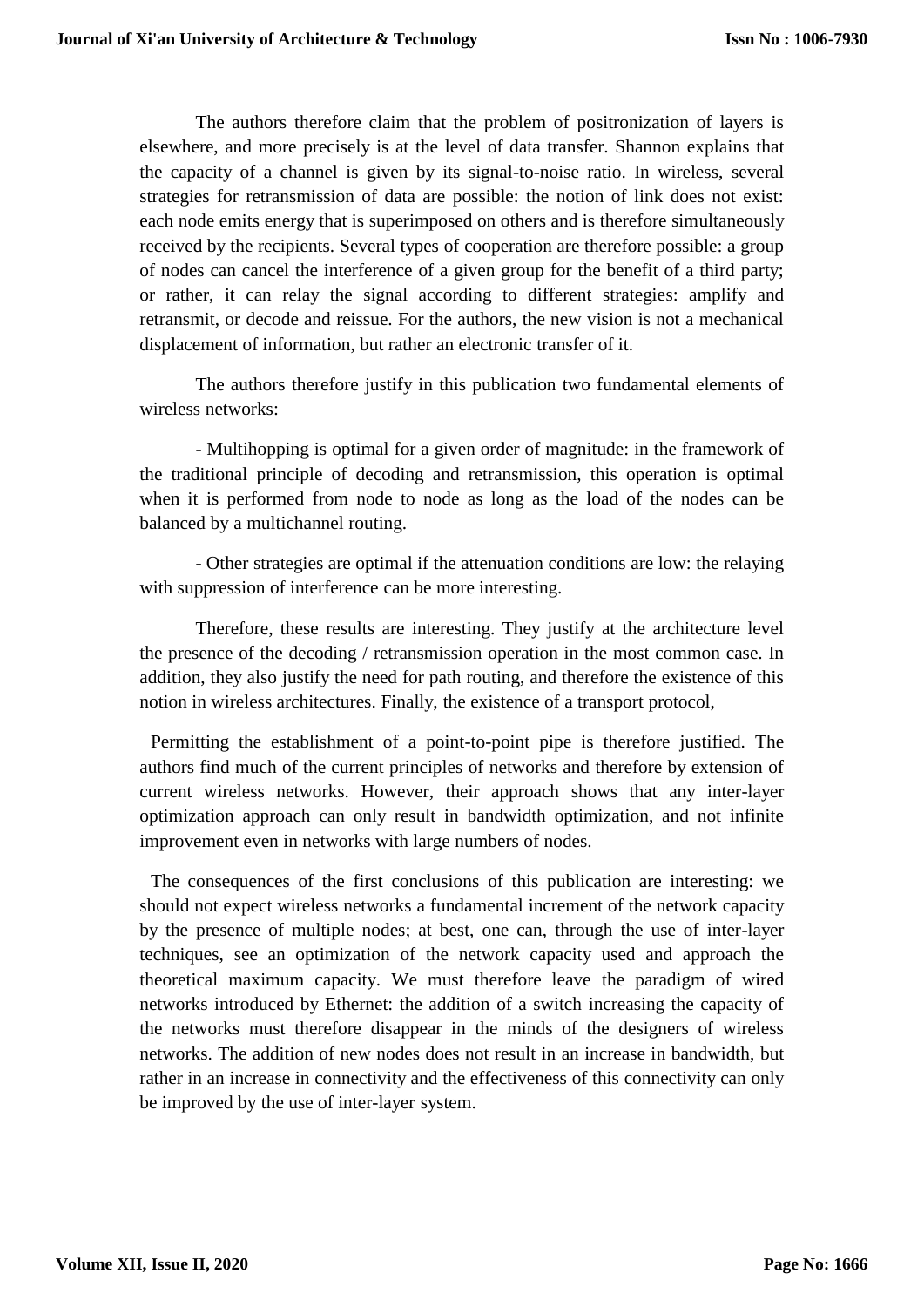#### **3.1 Theoretical inter-layer architectures**

In the continuity of this first reflection, the authors of [70] propose a study of crosslayer architectures allowing to reach these new objectives of performance, thus completing the contribution studied previously. Srivastava and Motani list the different types of propositions, illustrated in the diagram of Figure.2.



# **Figure.2 Types of crosslayer architectures observed in the literature. (From the publication of Srivastava et al.)**

The first architecture presented consists of reassembling information from the lower layers to the upper layers. This type of architecture is used in several real cases: notably by the mechanisms of adaptation of the flows [9] [39] [52] [84] [19], where the information of the physical layer, like the rate of packet error is used to determine if the physical modulation needs to be adapted. But this type of architecture also concerns the higher layers: a router can notify the transport layer of an explicit congestion by the use of the ECN bit, added in the specifications of TCP [78].

A second architecture consists in using reverse communication, layers higher than lower layers. Typically, this architecture is implemented indirectly in the WiFi standard 802.11e amendment: the four queues offered (Best Effort, Background, Video, Voice) are filled according to the Type Of Service (TOS) field of the package IP, as proposed by Park and Choi [98]. Thus, by a simple indication of the upper layers, the action of the lower layers can be modified.

These two architectures can be combined, for example in advanced scheduling techniques that take into account the traffic to be transmitted (upper MAC layer) and power emission constraints (lower physical layer), as proposed in [87]. ]: thanks to mechanisms of intercommunication between the two layers, the authors manage to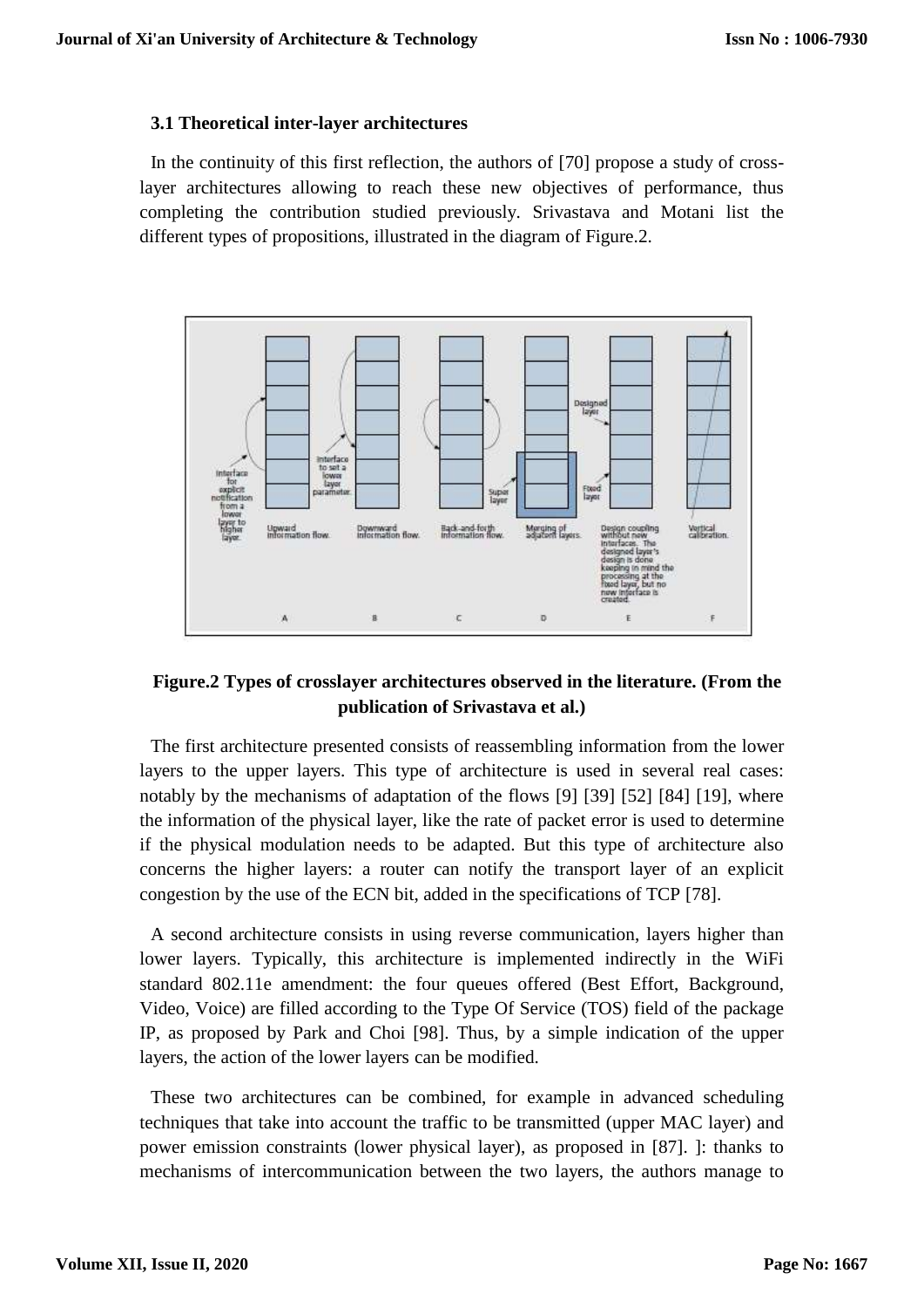reduce interferences not reducible by the power control by a more efficient scheduling of the users, which takes into account the constraints of power of each one.

Other architectures are more simplifying: for example, the creation of a super-layer by merging two layers. Although the works do not cite this superlayer as such, most work on consistent optimizations between the physical layer and the MAC layer indirectly leads to this type of architecture. Another solution is also to develop a layer by anticipating the operation of a lower layer. In particular, this kind of architectural solution is used for application layers: the lack of access to the lower layers therefore requires adaptive mechanisms at the application level. The use of the RTCP as a feedback loop in multimedia networks using the RTP protocol is its practical realization [73].

The last solution mentioned by the authors is a form of vertical calibration: for example, the authors of [92] present an architecture where the adaptation to the required delay modifies the error correction mechanism (ARQ) and also the correction codes of physical error. Thus, the architecture makes it possible to preserve the choices in terms of delay by acting on all the layers.

The multiplicity of these architectures leads to a multiplicity of solutions to implement them in the systems. Srivastava and Motani establish three types of achievements (see Figure 3):

- A direct communication between the layers: the operating variables of a layer are accessible by another layer, instead of being internal and restricted to a given layer. However, other types of communication may be considered: for example, the use of the headers of each protocol may allow



# **Figure .3 Types of Cross layer Implementation Proposals. (From the publication of Srivastava et al.)**

Communication between the layers. For example, CLASS provides a restricted set of shortcuts between layers. Clearly, this type of communication is implementable in the current kernels, since the TCP / IP implementation directly uses the same memory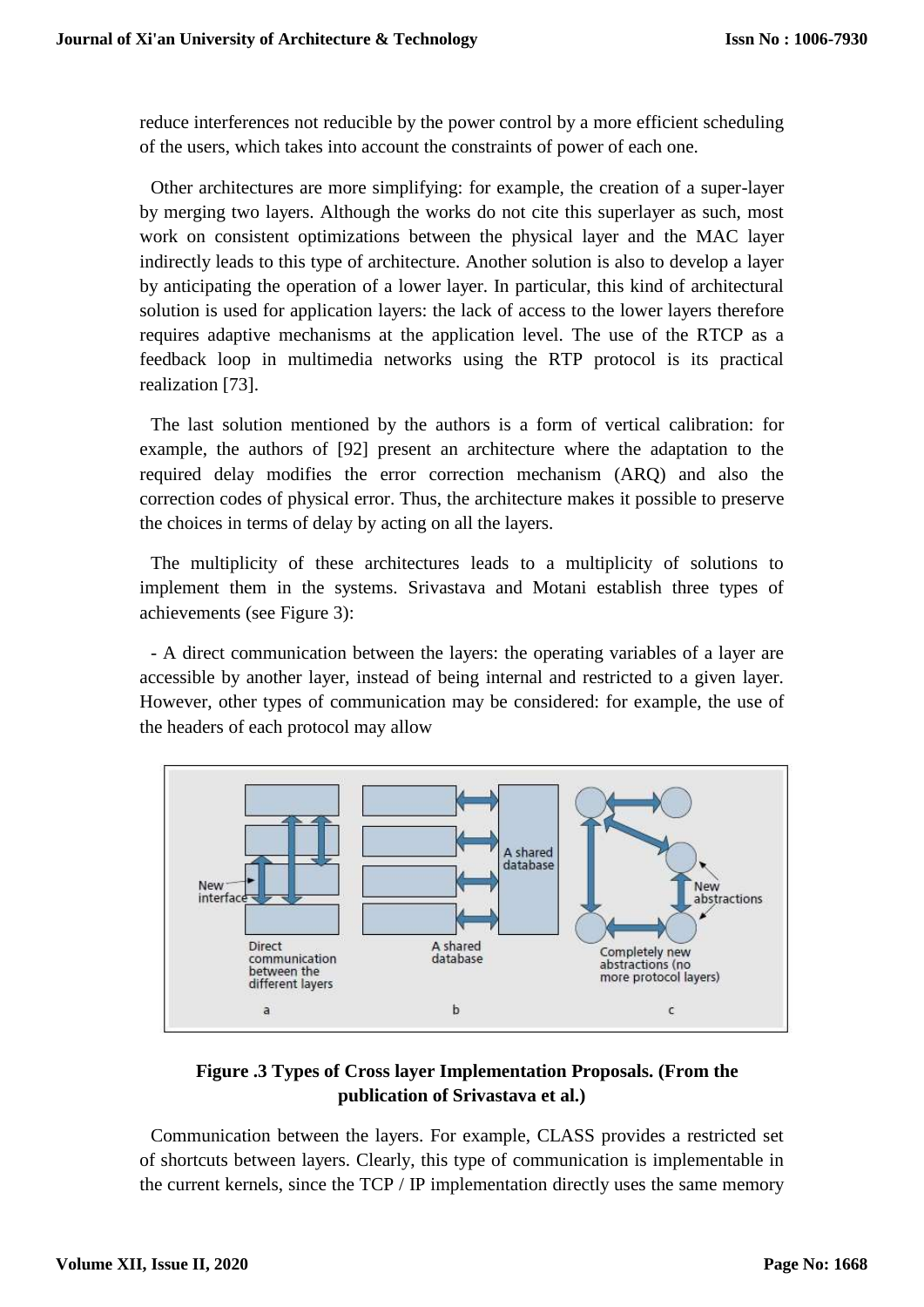buffer for all the layers of a packet. One can thus imagine an interlayer mechanism giving access to all the layers in the kernel of the operating systems. However, this solution is exposed to the problem of management of the memory zones between supervisor mode and user mode, and therefore the inter-layer mechanisms can be underperforming or pose security problems.

- Other proposals evoke the possibility of a common database and informed by all the actors of the layers. Obviously, this transversal vision applies very well to interactions involving all layers. However, the heaviness of such a mechanism can cause problems in an embedded and constrained environment as the core of an operating system.

- Finally, there remains the possibility of creating new abstractions: that is, going beyond the layered model, the concepts of encapsulation and proposing new visions. These 3 types of architecture are found in the frameworks inter-layers resulting from the experimentation.

## **3.2 Frameworks resulting from experimentation**

Experiments on wireless networks have resulted in a large number of frameworks dedicated to wireless networks.

One of the first experimentation frameworks on networks is proposed by Morris in 2000 [69] and its wireless extension by Bicket in 2005 [72]. This framework was used to develop Roof net, an unplanned mesh network located in Cambridge, Massachusetts. Each Roofnet node is a standard silent PC with an 802.11b card and an unidirectional antenna. The cards use an ad hoc mode derivative of 802.11b, and do not use virtual carrier sensing (no RTS / CTS). This derived mode does not send Beacon, eliminating the parsing phenomenon observed in networks using the ad hoc mode (raised by the Atheros chipset developer developers, MadWiFi).

The software is organized as follows: Click provides a user mode routing architecture, based on the juxtaposition of elementary elements. The model is objectoriented: each element of an element class has one input, several outputs, and one configuration input. Two modes of communication are implemented: push and pull. In push mode, packets sent to an item are processed; in pull, it is the element that solicits the entry of packets. Packet processing can rely on queues that are elements like the others. This formalism is very powerful because it makes it possible to get rid of the layer mechanism by isolating the manipulation of it at the level of each element and reduces the study to the construction of a routing scheme. The interaction with the kernel space is achieved through virtual interfaces.

As part of Roofnet, each 802.11 card is used as the final input and output of packets. The addressing is determined by the unique Ethernet address of each card, from which the last bits of the IP address are derived. Each node is equipped with an Ethernet interface for the wired connection to the Internet. If such a connection exists, the node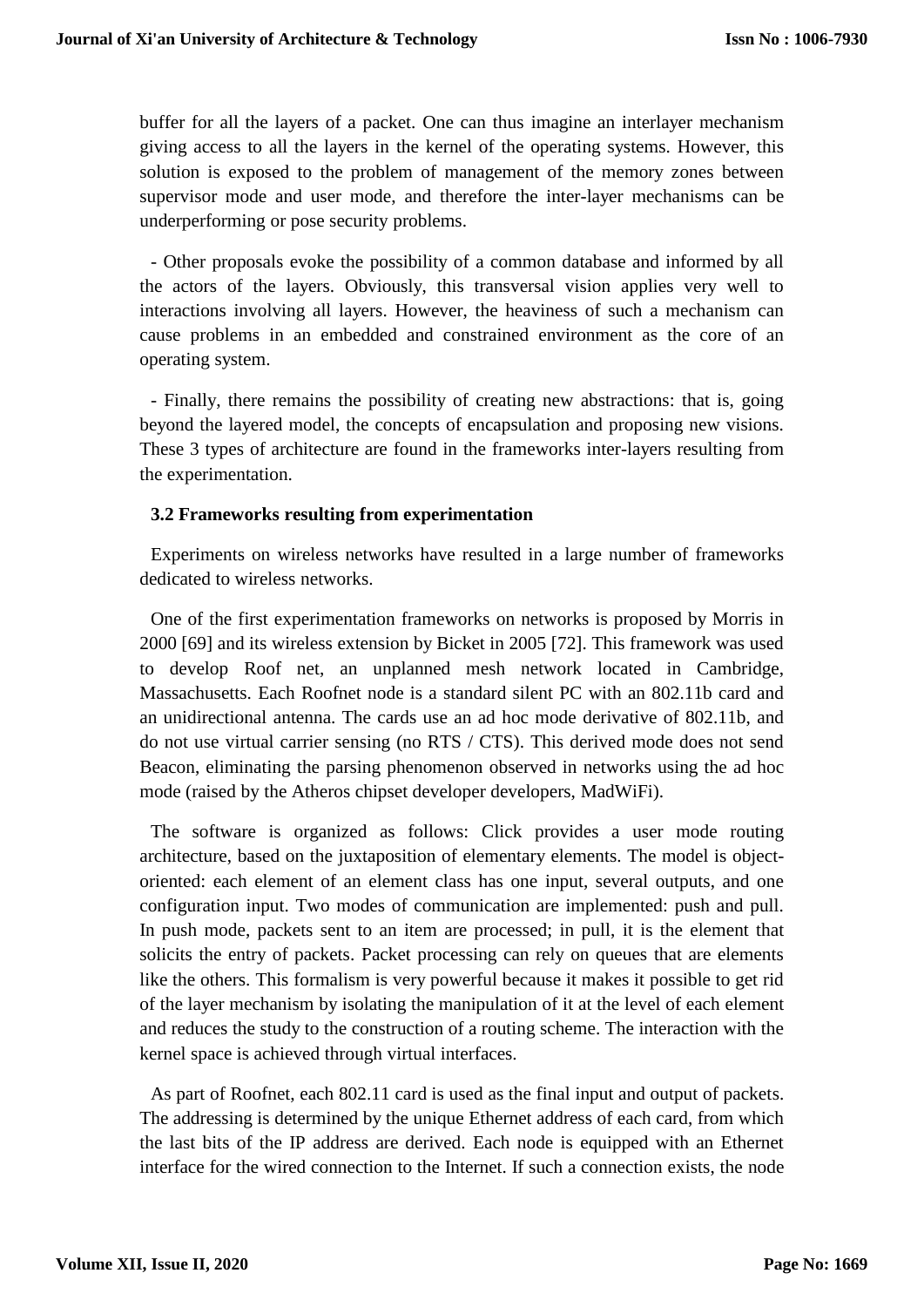then offers a gateway to the Internet. When forwarding packets to a Roofnet node, Click's configuration uses a metric based on the largest bandwidth between the sender and receiver nodes. In [72], the authors evaluated the influence of the metrics based on the quality of the link, collected during of the route request, the protocol used being a derivative of DSR. The metric used is ETT, derived from ETX. ETT predicts the total transmission time of a packet along a route. This metric is built around short and long beacons transmitted regularly. Since this metric relies heavily on the modulation used on each link, the authors have modified the rate selection algorithm by replacing ARF with Sample Rate, which adjusts the rate based on probe packets sent at regular intervals.

The observed performance is similar to that of other mesh networks, yet the construction of it is greatly facilitated by the original approach of the modular router Click.

Biswas and Morris [97] also used Click to implement ExOR, a MAC layer and routing protocol that uses opportunistic conditions at each hop to improve total bandwidth. The operating principle is oppor -Tunist: Each radio-based node determines if it is closest to the destination, and returns the packet in turn. ExOR is based on the ETX metric, and is built on Click for its implementation.

Other authors have successfully used Click for their experiments.

Stoica [94] used Click to build a virtual MAC layer overlaying the usual MAC layers. This abstraction layer makes it easier to test new protocols for the MAC layer. The abstraction layer is based on the capabilities of the cards: transmission, reception, possible activation of the RTS / CTS, but more importantly, the fine management of the queues. Indeed, this overlay is based on the ability to modify the content of card queues. This approach is interesting, however we can question the granularity and realism of such a MAC layer, knowing that the intrinsic mechanisms of access to the channel are not easily manipulated. For example, using the Binary Exponential Backoff is not disengaged on this prototype. Be that as it may, the authors obtain good results in terms of equity, especially on the TCP streams.

Another example of use is Brewer's WildNET [83], which uses Click as part of long-distance WiFi networks. In this area, the usual features of 802.11 are called into question: first, the packet transmission mechanism based on an acknowledgment is subject to propagation phenomena: long distance, the transmitter must wait longer for the arrival of the acquittal. The use of the channel is reduced. In addition, if the delay of receipt of the acknowledgment is greater than the standard expiration, the packet is considered lost by the issuer who will then reissue it. Second, the CSMA / CA access mechanism is also disrupted. For the standard 802.11 DIFS, ie 50 μs, the distance for which collision avoidance is valid is 15km. Third and last point, interference and more specifically other 802.11 networks reduce the efficiency of transmissions.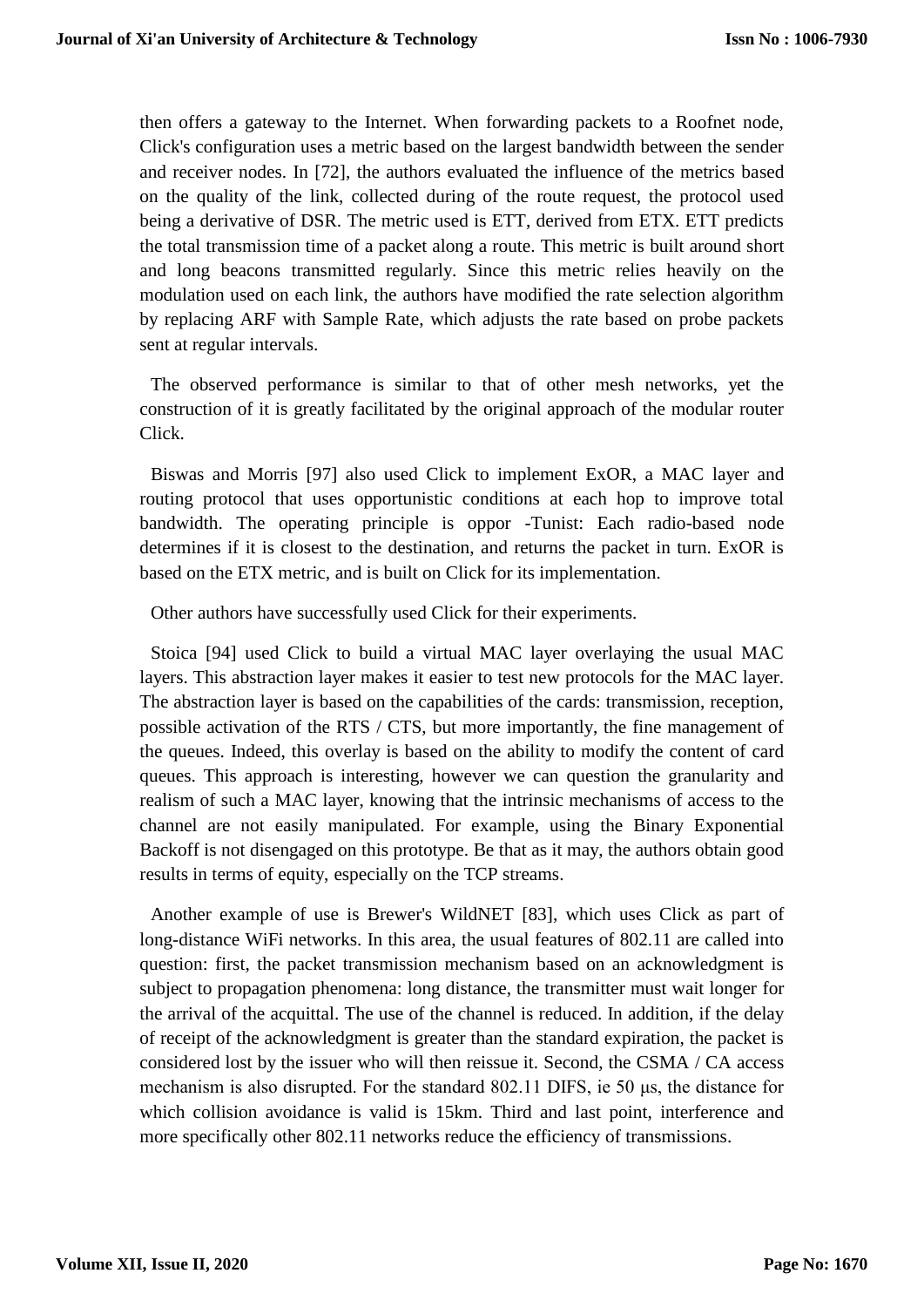To overcome these problems, the authors have proposed a replacement of the CSMA / CA by a TDMA type mechanism, with the addition of burst acknowledgment, allowing the acknowledgment of a number of packets with a single acknowledgment. To implement these proposals, the authors used Click to build the new MAC layer, modifying the driver to disable the acknowledgments, and the CCA (which allows immediate transmission on the channel without delay). WildNET authors could not use Click's time management mechanisms because the granularity of the time slots is insufficient for the kernel. Moreover, between the moment when Click's interface sends a packet and its actual send, a difference is noticed. However, this difference being limited, the authors were able to eliminate this pitfall by taking into account these differences in the calculation of the TDMA allocation.

In the same spirit, XORP [89] allows the implementation of new routing protocols. XORP is composed of a packet transmission engine (which can be realized as a Click module) and high-level applications in user mode, allowing the implementation of new protocols. XORP is mainly dedicated to the routing problem.

Other experimental frameworks have been developed for cross-layer research in wireless networks. Aache et al. have proposed XIAN [79], a framework to gather in the form of an API all the statistics of a wireless card, in this case Atheros cards with the MadWiFi driver. This API is then implemented to perform a routing taking into account quality of service constraints. Xian is built around a kernel module that retrieves statistical data from the hardware driver and exports it to a user-mode library. Xian on the other hand does not allow to modify the access parameters to the channel of the card, that it is physical or MAC. This is more of a layer instrumentation in this case, but the chosen architecture leaves the door open for future modifications.

Ben Adesslem et al. have proposed Prawn [90], a tool for rapid communication protocol implementation over 802.11 networks. The aim of the authors is not here to propose a powerful architecture, but to provide a means of testing

a protocol, unlike Click or XORP which offers the possibility of a powerful implementation of a protocol. The environment consists of two elements, the engine, or Prawn Engine, consisting of elementary blocks over which protocols are built. Then, the Prawn library offers an API allowing transparent access to the underlying elemental bricks. The goal here is to focus on the upper layers, ie the IP level. These frameworks are a first step towards a new vision of the network architecture model. Beyond the traditional layered model of the TCP / IP stack, they offer facilities for experimenting new optimization methods, either by building elementary bricks (Click or Prawn) or by exposing internal data. to the whole system (XIAN). Therefore, a question arises: can we go further in a new vision?

#### **3.3 Towards a new vision of radio interfaces**

The frameworks that we have just studied in the previous section basically answer to needs in term of "network" oriented vision, ie that the layered model is little revisited.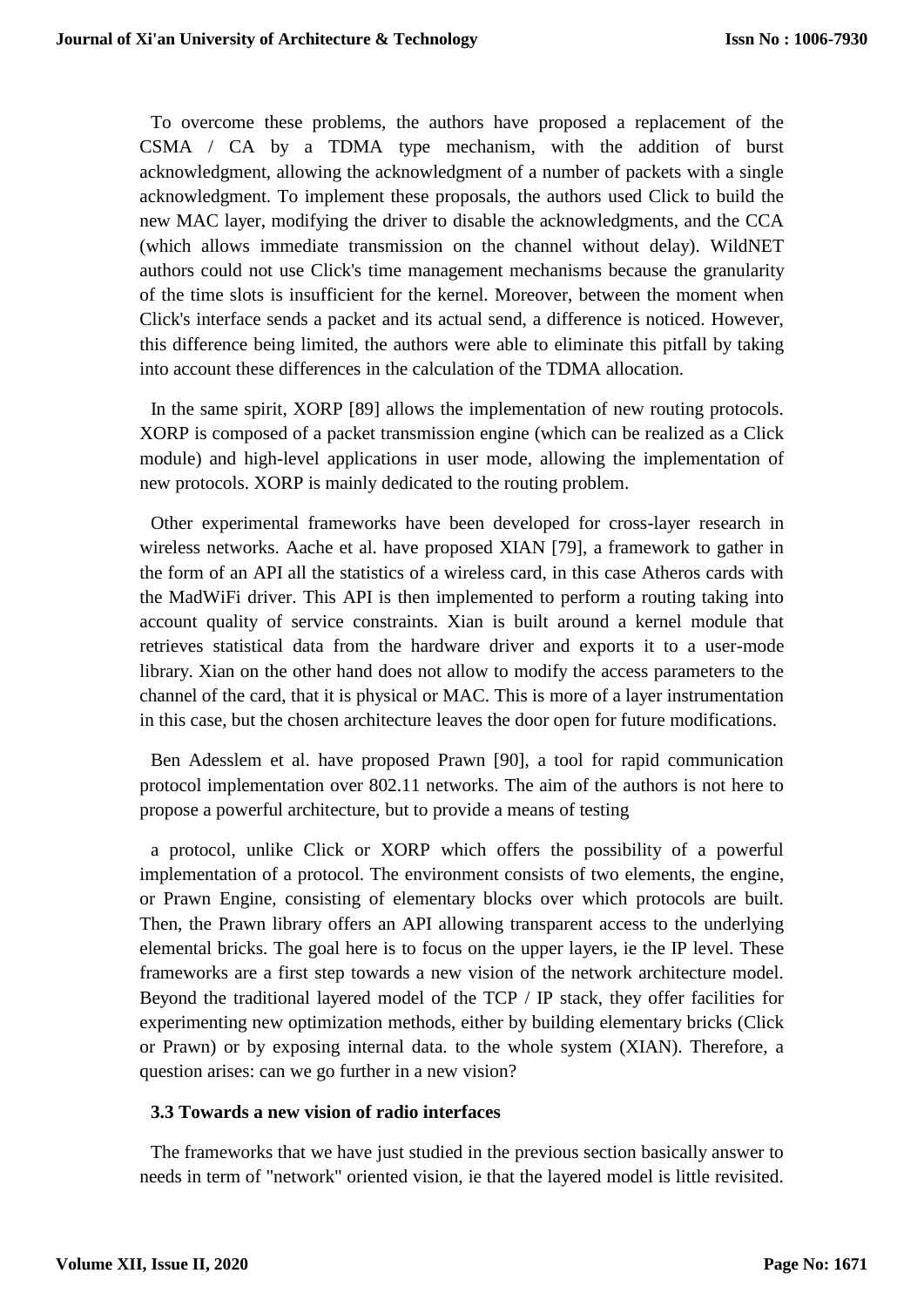However, in the field of wireless networks, researchers from other fields have worked to develop techniques for advanced analysis and defect detection: on the one hand, research in safety, and on the other hand, researchers working on software radios.

#### **3.3.1 Another vision: contributions from security**

Researchers quickly became interested in the challenges posed by wireless networks. In fact, unlike wired networks that are not very sensitive to information leakage through the medium, poorly configured wireless networks can constitute an unauthorized entry point into a network. The physical confinement by the management of the power of emission for example is a false solution because an attacker can always use aerials (antennas, amplifier) with high gain allowing the listening and the emission of data on the frequency of operation of the network.

Very quickly security researchers have sought to assess the security of wireless networks. The domain first focused on the security of the security protocol provided by 802.11, WEP (Wireless Equivalent Privacy) and then WPA, supposed to provide a way to secure 802.11 data encryption.

The advanced theoretical study of this protocol since 2001 by Borisov et al. [93] reveals significant failures of cryptographic functions in the 802.11 protocol. Indeed, the passive listening of the traffic of an 802.11 network allows the recovery of the common session key used between 2 802.11 devices using encrypted 802.11 messages using WEP. As a result, 802.11 fault discovery announcements follow one another ([91], [86]), and the community is looking for techniques to demonstrate 802.11 session key (Proof-of-concept, PoC) rapid recovery.

It is then that a significant number of tools dedicated to the examination of the security of the networks appear. First, a number of scanners, which lists the beacons received by the onboard 802.11 equipment, either passively (by listening management packets) or actively (by sending 802.11 packet type Probe Request). WEP research encourages the emergence of new attack techniques, based on common security concepts, such as the ARP packet replay [85], in order to increase the number of encrypted packets transmitted and thus to discover more quickly the session key. So researchers are looking to make their own packets and inject them on a given frequency, using the possibilities of some wireless chipsets (Atheros, Zydas, Prism can arbitrarily send a packet from an interface configured in monitor mode for example).

At the same time, there are other problems affecting wireless networks: sending certain types of packets causes some cards to crash their kernel-based drivers, and therefore also drive the kernel of the operating system. Maynor, for example, demonstrated with his "Hijacking a MacBook in 60 seconds or less" attack the vulnerability of certain drivers to certain types of corrupted 802.11 packets, which resulted in the possibility of remote control of the machine. To highlight these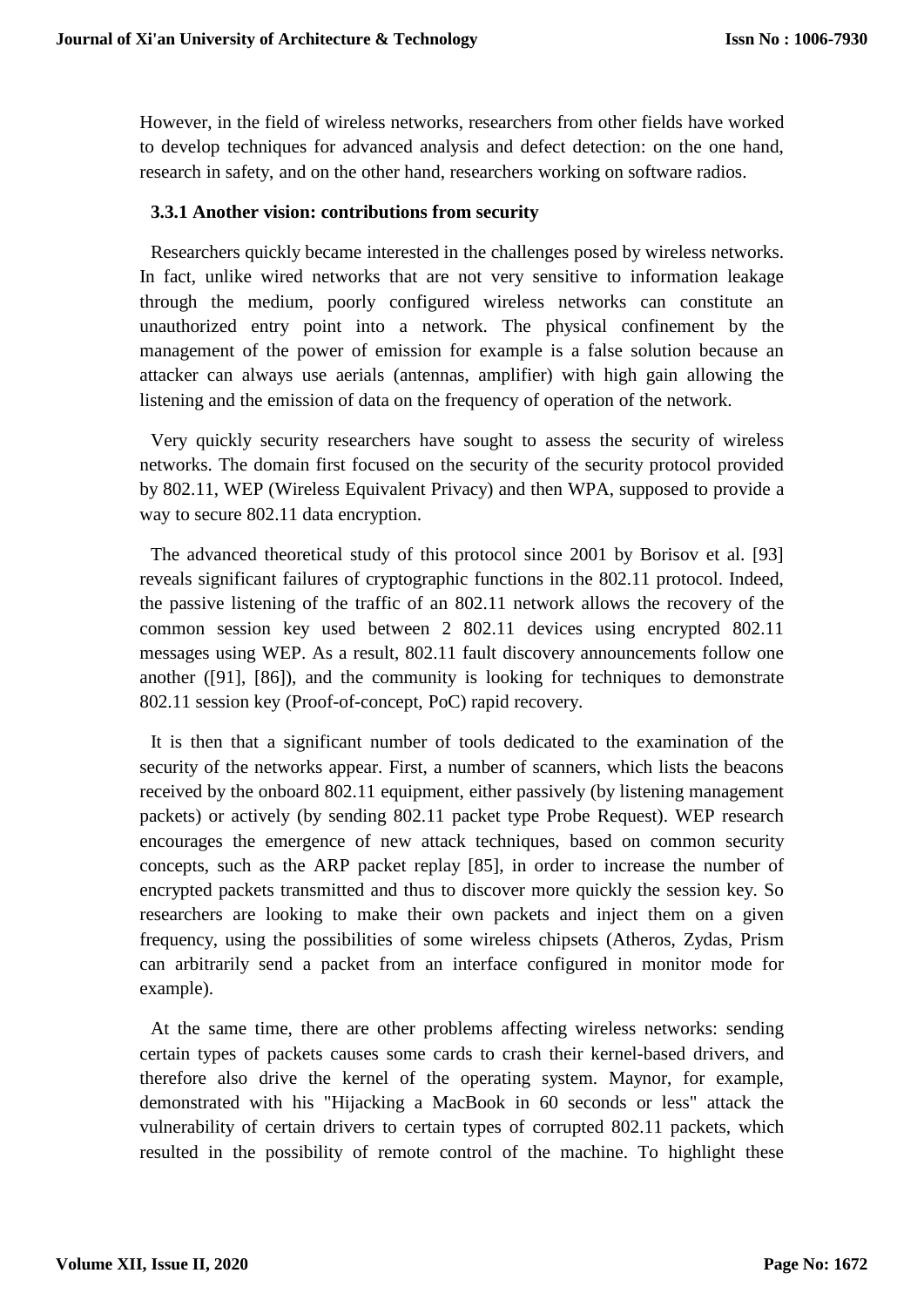security flaws, some researchers have proposed Fuzzing techniques [77], [81]. These techniques consist of submitting to a set (map without

wire, driver, operating system) a set of malformed packets to test the robustness of the set.

All of these two needs (packet generation of a given type, or malformed packet generation) made it necessary to use frameworks dedicated to the creation and injection of packets. To date, there are several relatively generic types of abstraction:

- Several libraries allow the creation of 802.11 package of any type:

Airbase2, Lorcon3. These libraries allow the reuse of the same code on several types of wireless cards.

- other frameworks are more generic: Scapy is a set of Python language lines allowing the arbitrary creation of any type of packet, 802.11, ARP, IP, TCP, as well as the creation of a new protocol. Packet Forge is a similar set but in C and is rather dedicated to BSD systems. They both allow the recording of new protocols.

The study of Scapy, a tool developed by Philippe Biondi is interesting. Indeed, it relies on the Python language to facilitate prototyping of package manipulation. Scapy therefore works in user space, and uses socket open on the interfaces for the recovery and injection of traffic. The processing is therefore done entirely in user space, which avoids the exchange of data between the user space and the kernel, greedy in terms of management for the operating system. Scapy uses a very simple formalism for defining a new type of package. The authors of [74] have used it successfully to implement new tools dedicated to Enterprise Service Bus security. The declaration of the data structures used by the protocol is as follows:

|                                   | 1 class Modbus (Packet) :                                    |  |  |  |  |
|-----------------------------------|--------------------------------------------------------------|--|--|--|--|
|                                   | 2<br>$name = "Modbus"$                                       |  |  |  |  |
|                                   | 3<br>fields_desc = $[Short Field ("transaction_id", 0),$     |  |  |  |  |
|                                   | $\overline{4}$<br>Short Field ("protocol_id", 0),            |  |  |  |  |
|                                   | 5<br>Short Field ("data_length", none),                      |  |  |  |  |
|                                   | Byte Field ("unit_id", 0),<br>6                              |  |  |  |  |
|                                   | 7<br>Byte Field ("function code", 0),                        |  |  |  |  |
|                                   | 8<br>Data Field ("data", $\{\})$ ]                           |  |  |  |  |
|                                   |                                                              |  |  |  |  |
| 9 def posts_build (self, p, pay): |                                                              |  |  |  |  |
|                                   | 10<br><b>if</b> self data length <b>is</b> None:             |  |  |  |  |
|                                   | 11<br>length = len (p [8 :]) +2                              |  |  |  |  |
|                                   | 12<br>$p = p$ [: 4] + struct .pack (' > H', length) + p [6]: |  |  |  |  |
|                                   | 13<br>return p                                               |  |  |  |  |
|                                   |                                                              |  |  |  |  |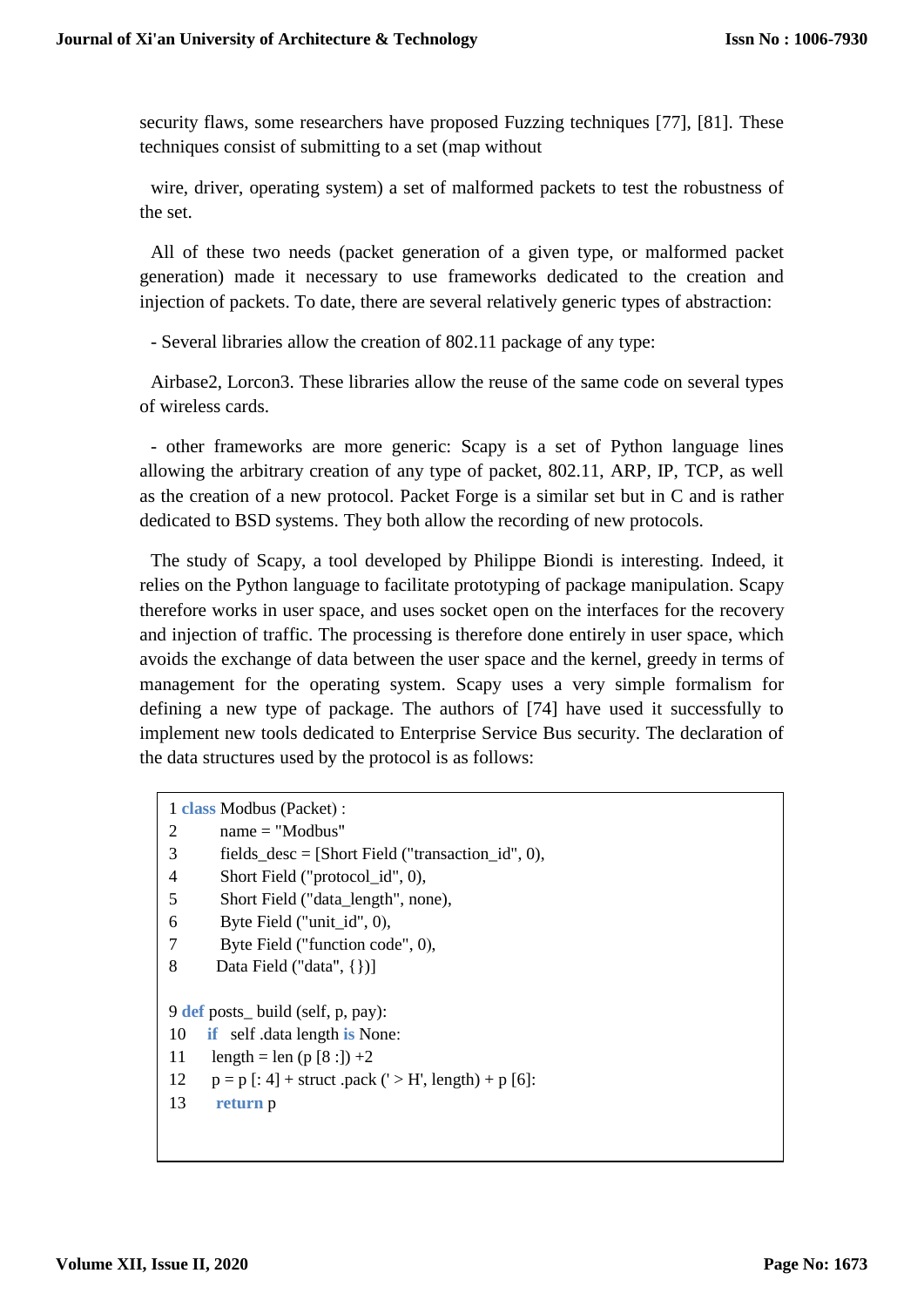The class defines the type of packet, the format of the different fields, the actions to perform (checksum calculation) after building a packet. Scapy already integrates all 802.11, IP, TCP and UDP protocols. It is therefore widely used for the implementation of tools dedicated to the study of security. Some derived applications

Scapy, such as WiFiTap, offers in some lines of code the ability to communicate over a wireless channel without the heavy 802.11 protocol.

These tools are interesting in more than one way: not only do they offer quite different abstractions from the frameworks resulting from the research, in particular through their toolbox vision of the traditional network, but in addition, these tools are used in an operational way, from so that they are commonly used in terms of proof of concept. Indirectly, these tools challenge the layered model by allowing direct access to certain layers (802.11, IP etc ...) directly from the user space, where usually only the routing daemons are tolerated. These tools therefore contribute to dissociating the network layer from its usual integration in the operating system, and in that they join some cross-layer visions proposed by network researchers. However, as we have seen, these tools even though they approach the lower layers of the network are limited to handling the 802.11 protocol. Is it possible to manipulate the physical layer as easily?





# **Figure.4 Architecture of a software radio (from "The software radio architecture" by mitola et al)**

To answer the last question raised in our previous section, we need to reposition our discourse in light of the latest advances in digital transmission. As we saw in our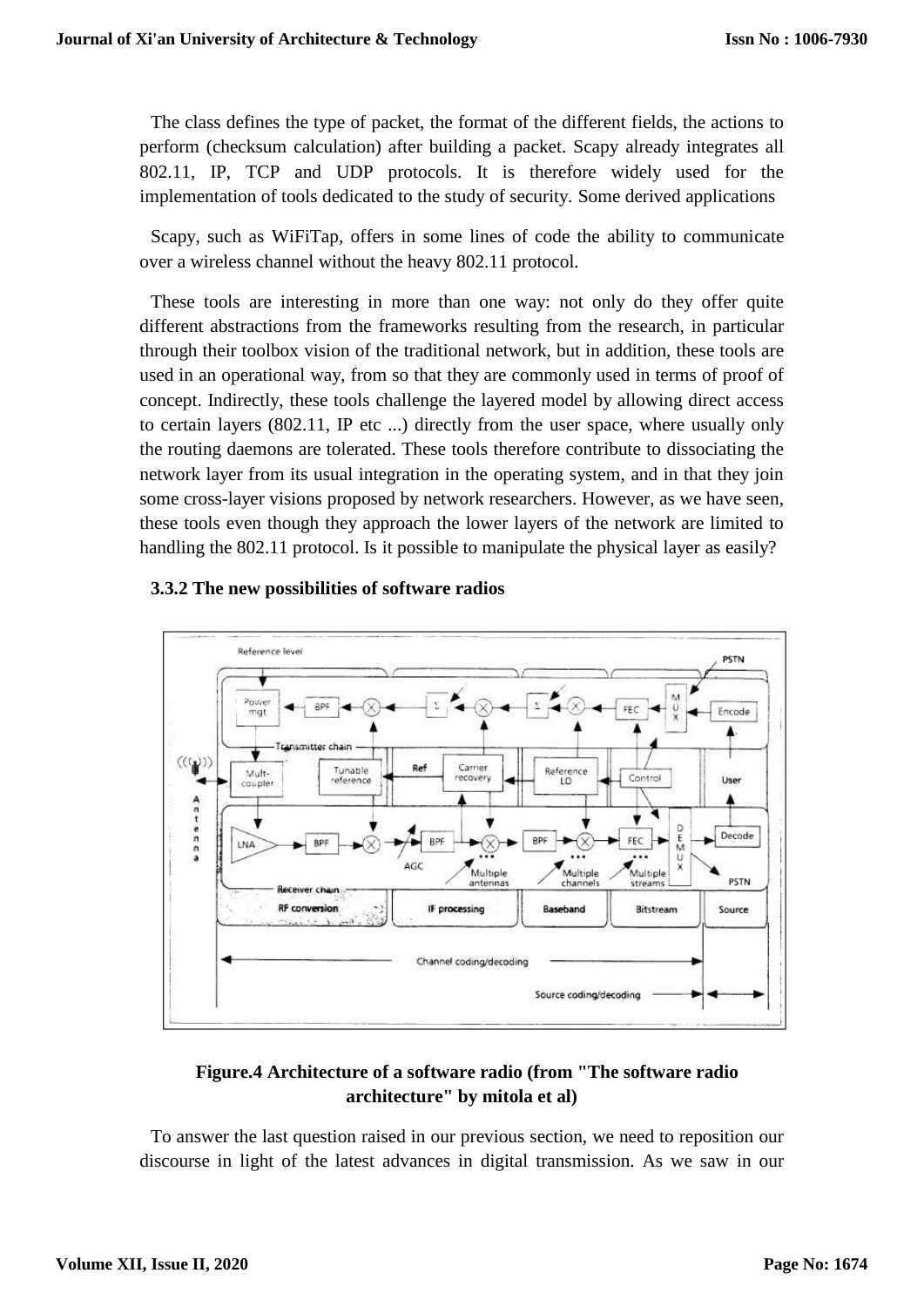chapter dedicated to the study of the 802.11 protocol, the physical parts of the 802.11 devices consist of components dedicated to digital signal processing (mixers, filters, amplifiers, modulators, demodulators, FFT ...). The idea of Software Defined Radio (SDR) is not new: as early as the 1990s, Mitola proposes a software radio architecture in [80]. Mitola defines the main elements of software radios (see Figure.4): a power supply, an antenna, a multi-band radio frequency converter, and analog / digital converters with a processor and memory that perform the functions previously performed by dedicated components. . Mitola also specifies the ideal placement of each element, and assesses the cost in terms of operation and the required timings. From his analysis, we retain the need for real-time operation (see Figure.5) and the requirements in terms of millions of operations per second (see Figure.6).



**Figure .5 Time constraints of integration of a software radio (extract of "The software radio architecture" by Mitola et al).**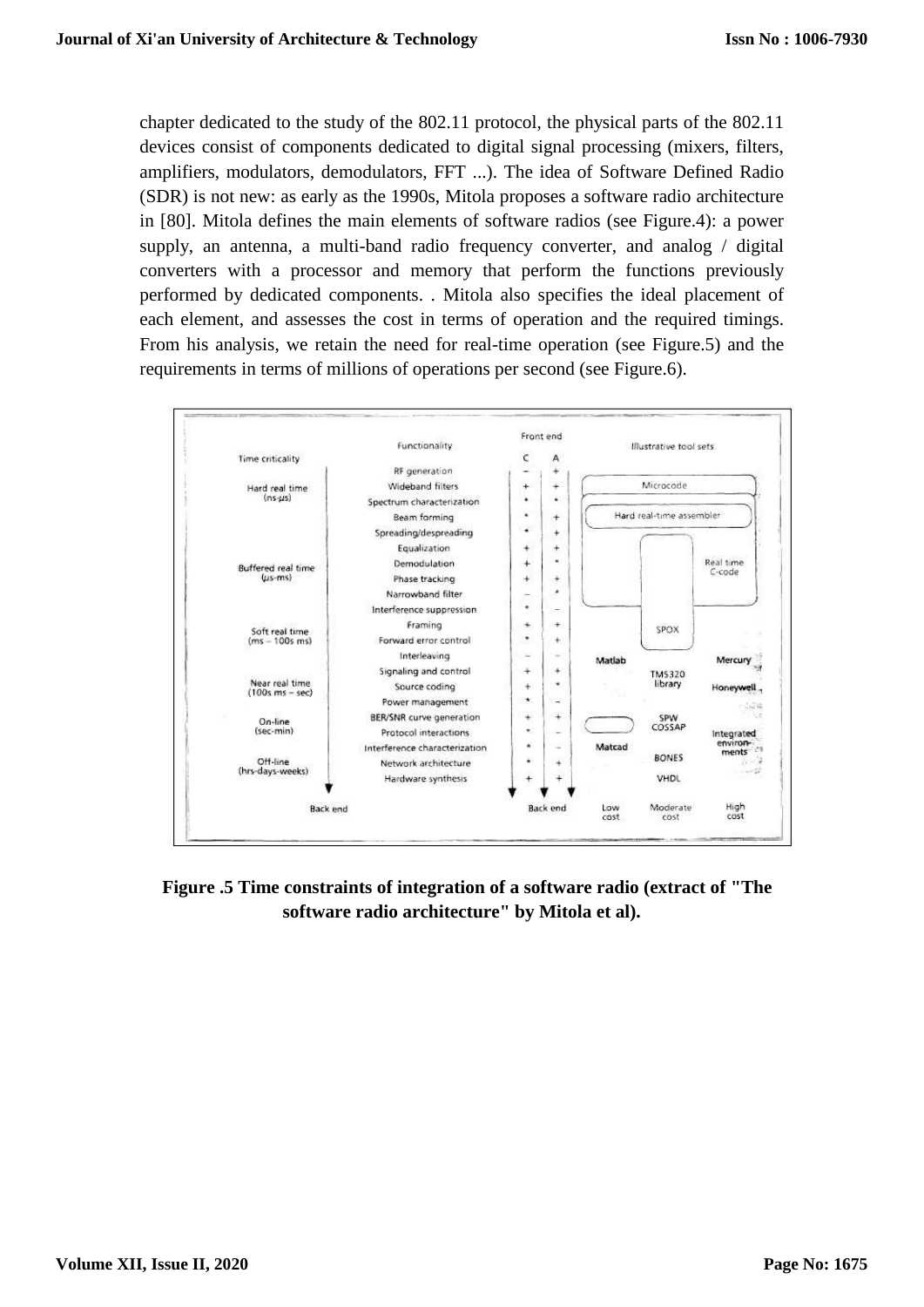|                  | Segment Parameter       | <b>Illustrative value</b>    | Demand esti nate               |
|------------------|-------------------------|------------------------------|--------------------------------|
| IF               | W.                      | 10 MHz<br>(2.5 oversampling) |                                |
|                  | IF Filter               | 100 OPS/Hz                   | $D_{if} = 2500$ MOPS*          |
| <b>Users</b>     | N                       | 30/ cell site                |                                |
| Baseband         | W,<br>Demodulator       | 30 kHz<br>50 OPS/Hz          | $D_{bb}$ = 1.5 MOPS            |
| <b>Bitstream</b> | $R_b$<br>FEC, Signaling | 32 kb/s<br>100 OPS/b/s       | $D_{bs} = 3.2$ MOPS            |
| Source           | <b>CELP Codec</b>       | 1.6 MOPS/user                | $D_s = 1.6$ MOPS/user          |
| Signaling        | SS7                     | 2 MOPS/site                  | $Do = 2$ MOPS                  |
|                  | Aggregate   DSP MOPS    |                              | $D = 142.6$ MOPS per cell site |

# **Figure.6 Constraints in terms of operation numbers per second for a software radio (from "The software radio architecture" by Mitola et al).**

From this study, we retain the questions raised by Figure .5: the temporal constraints are different for all elements of the chain of a software radio. We distinguish at the physical level critical operations at the level of RF signal generation, then constraints of the order of nanoseconds / microseconds at the level of signal processing, then constraints of the order of milliseconds at the level of the signal. error correction, then the second at the protocol level. However, these constraints have been established for lower frequencies than our wireless networks: in the Gigahertz range. For 802.11 networks, transmitted symbols are of the order of one microsecond (4 microseconds for an OFDM symbol). as for the protocol messages, the times IFS are of the order of the multiple of the slot, that is to say 9 microseconds in 802.11a or 802.11g. Therefore, these temporal considerations are further exacerbated by the microwave communications involved in 802.11.

This issue of time constraints is also present in other projects concerning radio communications. The Open Air Interface [96] initiative, which aims to provide an open platform for experimentation in digital radio communications, is composed of several subsets, some of which are dedicated to solving real-time problems (for example). software radio and embedded systems using real-time operating systems). At the same time, the project also includes work on access methods (cellular and mesh topologies, interlayer scheduling, distributed resource control) and wireless networking (Mobility Management, routing protocols adapted in mesh mode and cellular). The integration of these different works from the design stage, notably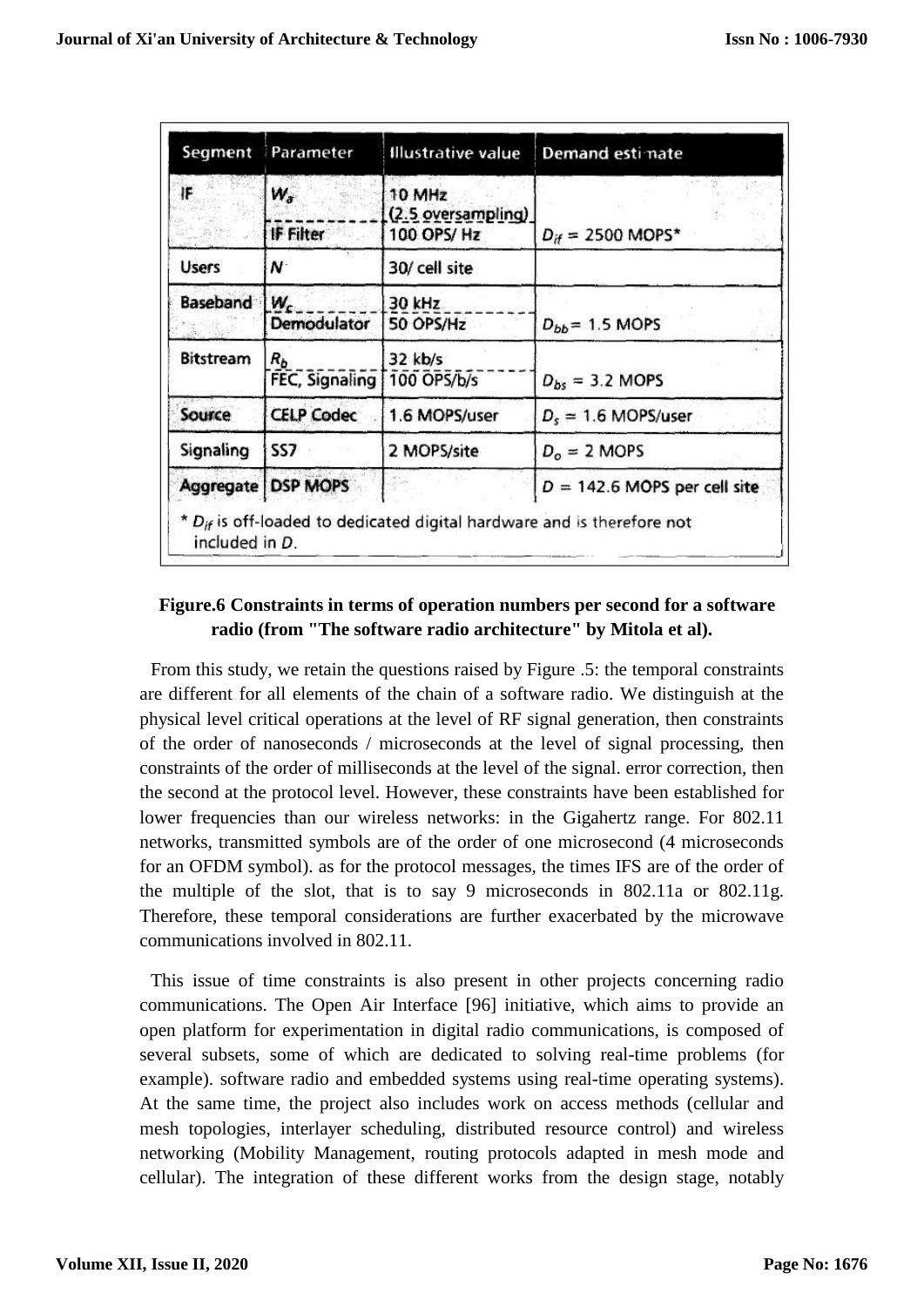through the use of physical layers simulated by elements operating in real time, marks a definite change in the design of new architectures.

The software radios involving the 802.11 protocol with complete functionalities are thus at the moment rather difficult to implement. However, some projects are at the time of this writing well advanced. The GNU Software Radio project offers a fairly complete framework for software radio programming.

For the hardware part, it relies on a set of components named USRP, which several researchers have evaluated performance, including Dhar et al. [95]. For the moment, it seems that this architecture does not allow to achieve equivalent rates to integrated cards, especially because of the hardware architecture that does not support a realtime operation. However, with only reasonable data rates and low operating frequencies, the researchers were able to integrate this software radio and use it as a physical layer and MAC layer for the Click routing frameworks we studied previously. . In a single approach, researchers have thus managed to consider the elements of the physical layer as usual Click elements, allowing great flexibility for the design of these new radios.

Dhar et al. also evoke in their article the possibilities in term of interlayer approach: the memory space being the same between the physical radio components and the components of the higher layers, it becomes very easy to envisage exchanges of information between the different layers, as suggested in Figure.7. The complex nature of the operations to be performed to ensure the usual functions in radio frequency that they are performed in user space, as any other application.



**Figure .7 Architecture of a complete software radio integrating physical part (GNURadio) and higher layers (Click). (From the publication by Dhar et al.)**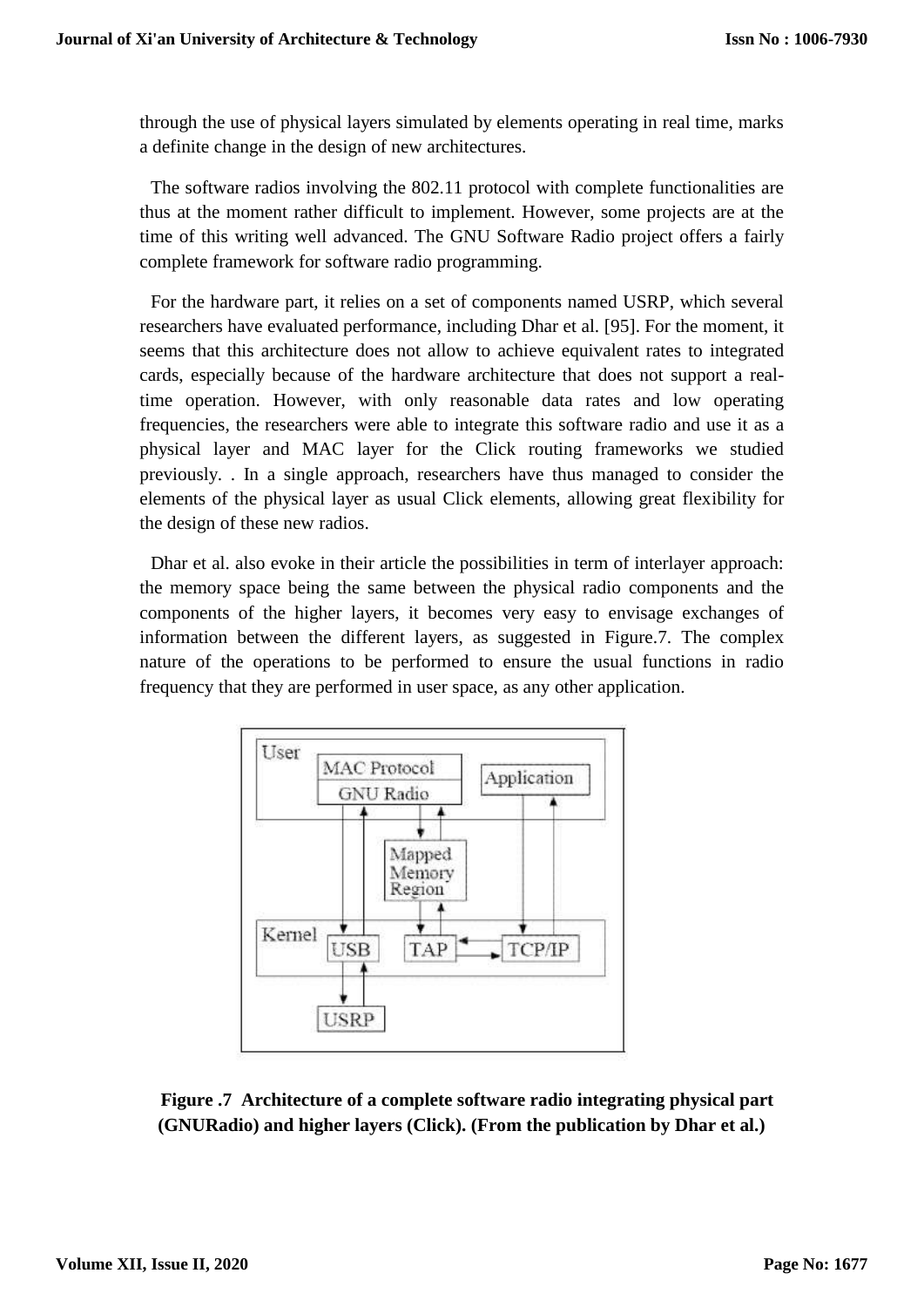# **4. Conclusions**

From this study of the current architecture of the operating systems, we were able to easily identify the reasons for the success of the layered architecture. Indeed, it has made it possible to isolate each problem (physical access, management of multiple access, packet routing, establishment of a transmission channel) in order to provide connectivity functions to the applications. However, like our previous autopsy of

802.11 wireless networks have clearly shown, this layered model is questioned when used with wireless networks, especially for performance reasons. If researchers have been able to successfully provide solutions to several performance problems (multiple flow management, rational use of the channel by multiple users, new methods of spontaneous communication in mesh networks), these solutions remain too specific and especially tend to decrease the interest of the layered model that has been an architectural success as the Internet proves.

The need to communicate all the layers of the TCP / IP model is therefore justified, particularly with regard to the nature of the solutions found. However, these solutions must be part of a new architectural model, inter-layer architectures. To date, several research studies have tried to describe this model generically, producing recommendations without reaching a consensus allowing the development of these new architectures. The contribution of the experiment made it possible to highlight the interest of works aiming at transforming the network into a series of functional blocks, like the framework Click. However, in the context of wireless networks, low layers such as the MAC layer and especially the physical layer resist this transformation, especially because of temporal considerations. Indeed, the temporal requirements are increasing as we plunge into the lower layers of the TCP / IP model.

The arrival of software radios and early experimental frameworks (such as the GNU Radio project) has highlighted these problems, and to date it is still impossible to achieve performance levels in terms of physical data rates on embedded software radios. on usual equipment. However, these limitations can be overcome by an adaptation of the communication architecture between the different components.

One of the starting points of these new architectures can be the vision resulting from the research in security: in this domain, the network is considered at the level of its most elementary entity, the package. The tools developed in this discipline offer very interesting possibilities in terms of manipulation of these packages and suddenly, offer interesting possibilities for the rapid creation of spontaneous wireless architectures. In addition, already in user space, they can integrate more easily with future software radio architectures.

It is therefore possible to rethink the architecture of the current networks by reasoning on the reaction of the system to the reception of the packets. In fact, whether at the routing, transport, session or application level, the state machine mechanisms are mainly dictated by events related to the reception of packets: